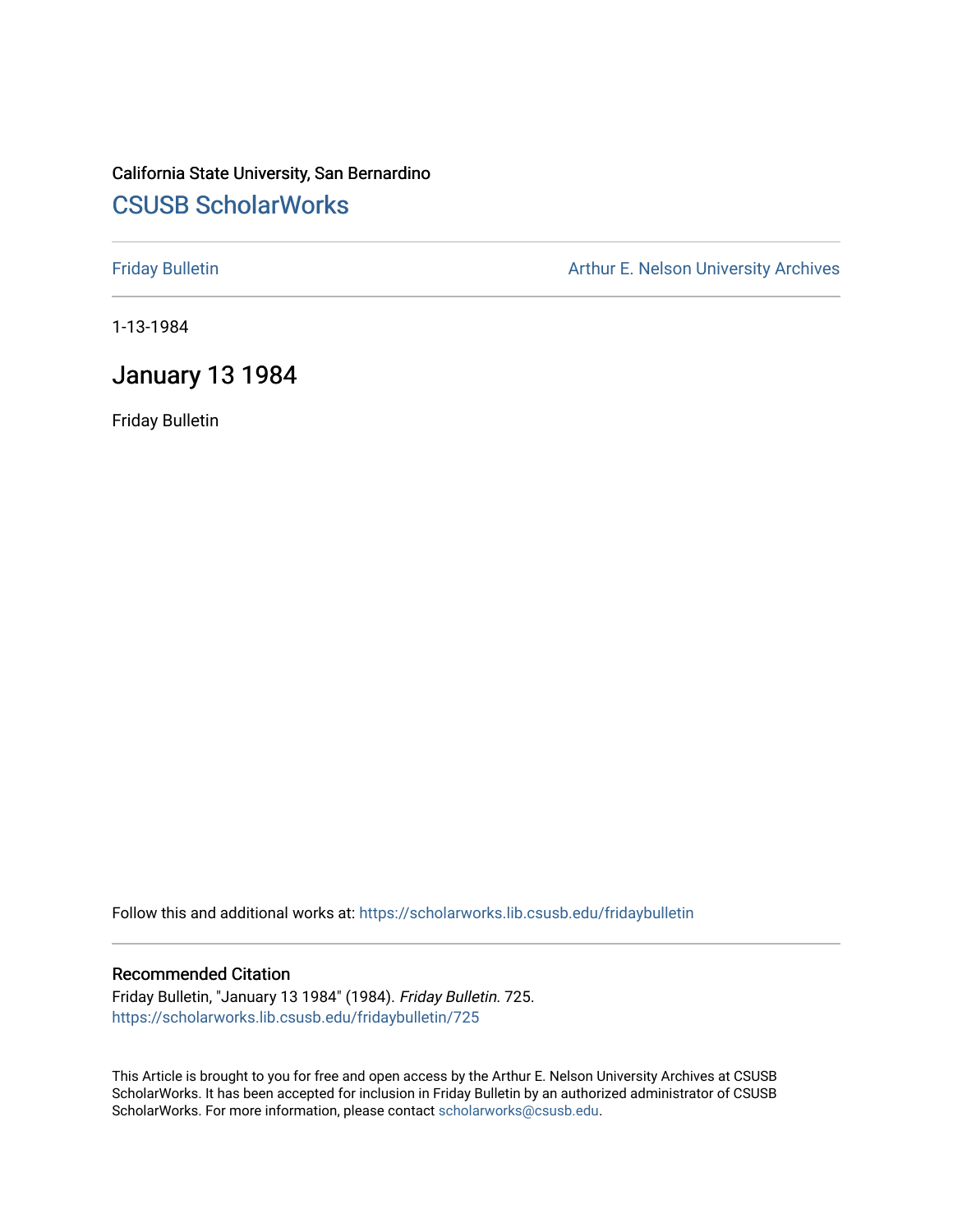



January 13, 1984

**CHANCELLOR CALLS BUDGET 'POSITIVE'**  The 1984-85 budget presented by Gov. George Deukmejian to the Legislature Jan. 10 "is the most positive funding proposal for the California State University in several years," said Chancellor W. Ann Reynolds. It includes a 21

percent increase In general fund appropriations.

Dr. Reynolds lauded the governor's proposal to reduce student fees by approximately \$42 per student during the next academic year and to increase student financial aid. The chancellor earlier had recommended a \$90 a year decrease.

"Although the governor's budget does not incorporate our entire fee reduction request, it does represent a historic effort to minimize the fees charges to California residents," the chancellor said.

The Governor's inclusion' of almost \$100 million for employee compensation increases, while not entirely responsive to the CSU's request, represents a major effort by the administration to overcome the lag in compensation levels for faculty and staff, the chancellor said.

"I regard faculty salaries among the highest priorities for the CSU. It is important, indeed critical, that California again reach a competitive level in faculty salaries. ... We will continue to work with the governor's office on the issue of recruiting and retaining qualified faculty, particularly in the high demand areas of engineering, computer sciences and business," she said.

The governor's proposal also includes \$6 million for instructional equipment replacement, **\$10.5** million for special repairs and deferred maintenance projects, and \$13 million for program change proposals requested by the board of trustees.

"Additional funds for instructional equipment replacement and for added technical support will have a significant Impact on our programs in engineering, computer sciences, and other equipment-intensive disciplines. Funds for faculty recruitment and development would enable us to become more successful in employing new faculty in hard-to-hire disciplines--and provide a program for improving computer literacy of faculty and students," she said.

**ENROLLMENT UP** After the first two days of registration, 5,085 students, a OVER LAST WINTER  $\frac{5.52 \text{ per cent increase over last winter, were enrolled.}}{The ET of 3.93 takes a 7.17 nearest increase over time.}$ The FTE of 3,921 shows a 7.17 percent increase over winter 1983. Both figures will fluctuate until census date, the last day

to drop classes. Winter quarter figures traditionally are down from the fall term and this quarter's head count and FTE both are 9.6 percent below the second day of registration fall quarter.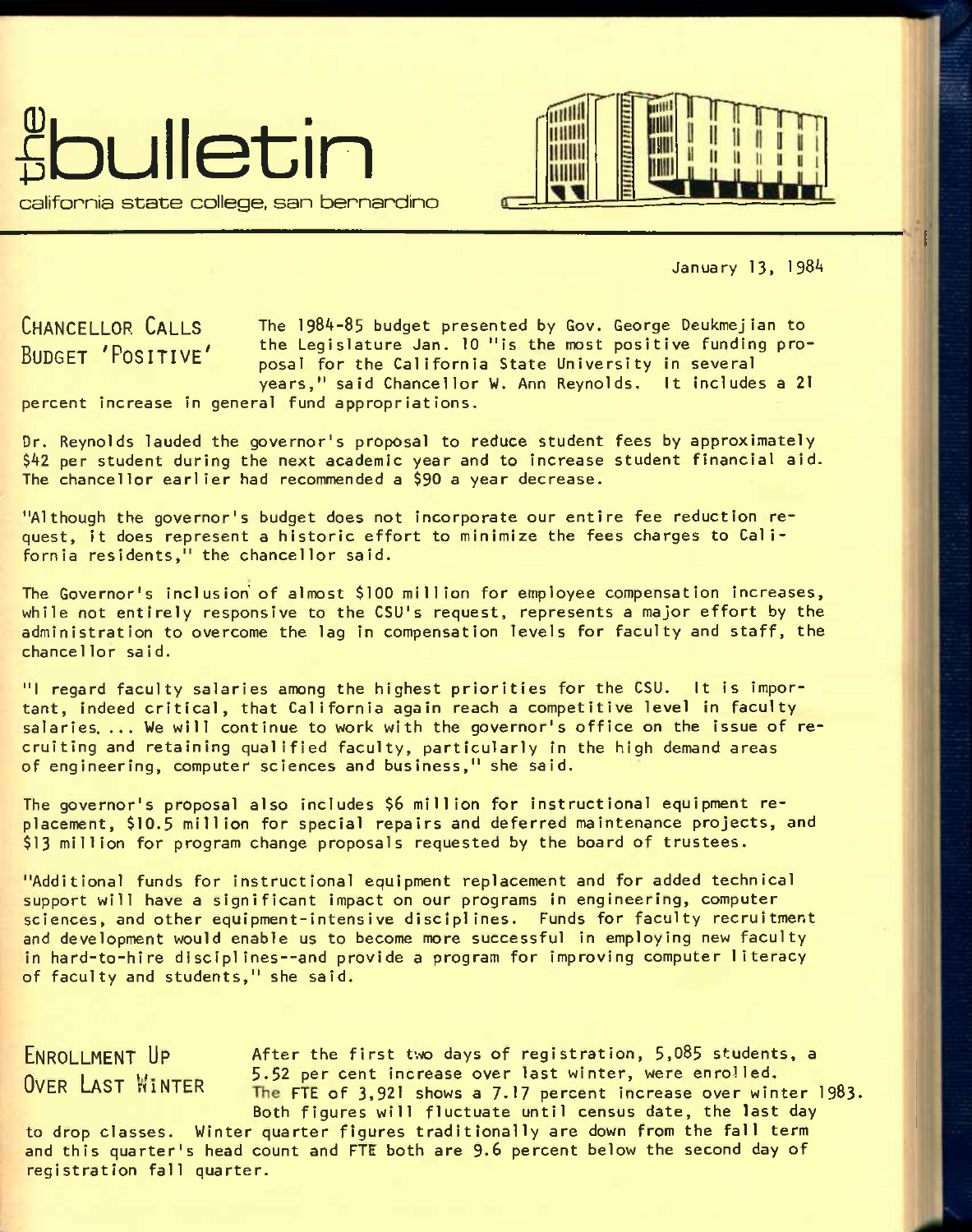FILM ON EL SALVADOR The film, "El Salvador: Another Vietnam," will be **The CALINSON**<br>To BE SHOWN JAN, 17-18 shown at 5:15 p.m. Tuesday, Jan. 17 and at noon, Wednesday, Jan. 18 in the Student Union Multipurpose Room. The film is sponsored by the United States Out of Central America Club.

SKI OUTING OPENS A full day of cross-country skiing at Green Valley Lake Friday, Let the state of the Jan. 20 will open the winter quarter ESCAPE program.<br>ESCAPE PROGRAM Kovalski, physical education lecturer, will lead the o Kowalski, physical education lecturer, will lead the group and give instructions for those interested. Registration deadline

is Jan. 18. Information such as time, directions, proper clothing, equipment and food to bring will be issued when individuals sign up at the front desk in the Student Un ion.

**FILM ON GAY PREJUDICE** film, "pink Triangles," a **35**-minute documentary de- **The SHOWN** JAN: 24-25 signed to explore prejudice against gay men and vertext of the SHOWN JAN: 24-25 and vertext and vertext of the Shown Tuesday Jan 24 and vertext lesbians, will be shown Tuesday, Jan. 24 and Wednesday, Jan. 25. The showings, sponsored by the Gay and Lesbian Union, will be at 7 and 8 p.m. in the Student Union Multipurpose Room Jan. *2k* and noon and 1 p.m. in PL 27 on Jan. 25.

# SPONSORS LECTURES class.

GERMAN CLUB **Two lectures, open to the public, will be sponsored by the** German Club in conjunction with the "Culture of Germany"

Max Handy, an attorney, will speak on "From the Iron Curtain to the Berlin Wall" at 4 p.m., Wednesday, Jan. 18, in PL 241. Handy, a 30-year veteran of the Air Force, will discuss historical aspects and conclude with a slide presentation of West Berlin. He has spent *Ik* years in Germany and was assigned to Berlin at the time the wall was built. Handy has earned 27 United States decorations and holds degrees in business management, law for leadership, military and civil law and a teaching credential.

Herbert Quelle, consul for press and public information and the consulate general for the Federal Republic of Germany, will speak on "Post War Germany" at *k* p.m., Monday, Jan. 23 in PL 241. The lecture will cover German history after World War II. A reception wi11 follow.

The California State College, San Bernardino BULLETIN is published Fridays by the Public Affairs Office, AD 117, extension 7558. Items for publication should be received in writing by noon Tuesday.

Edna Steinman, Director of Public Affairs<br>Editor . . . . Ken Miller Calendar Items . . . . Ruth Moran Printed in the Duplicating Center

Volume 19 No. 16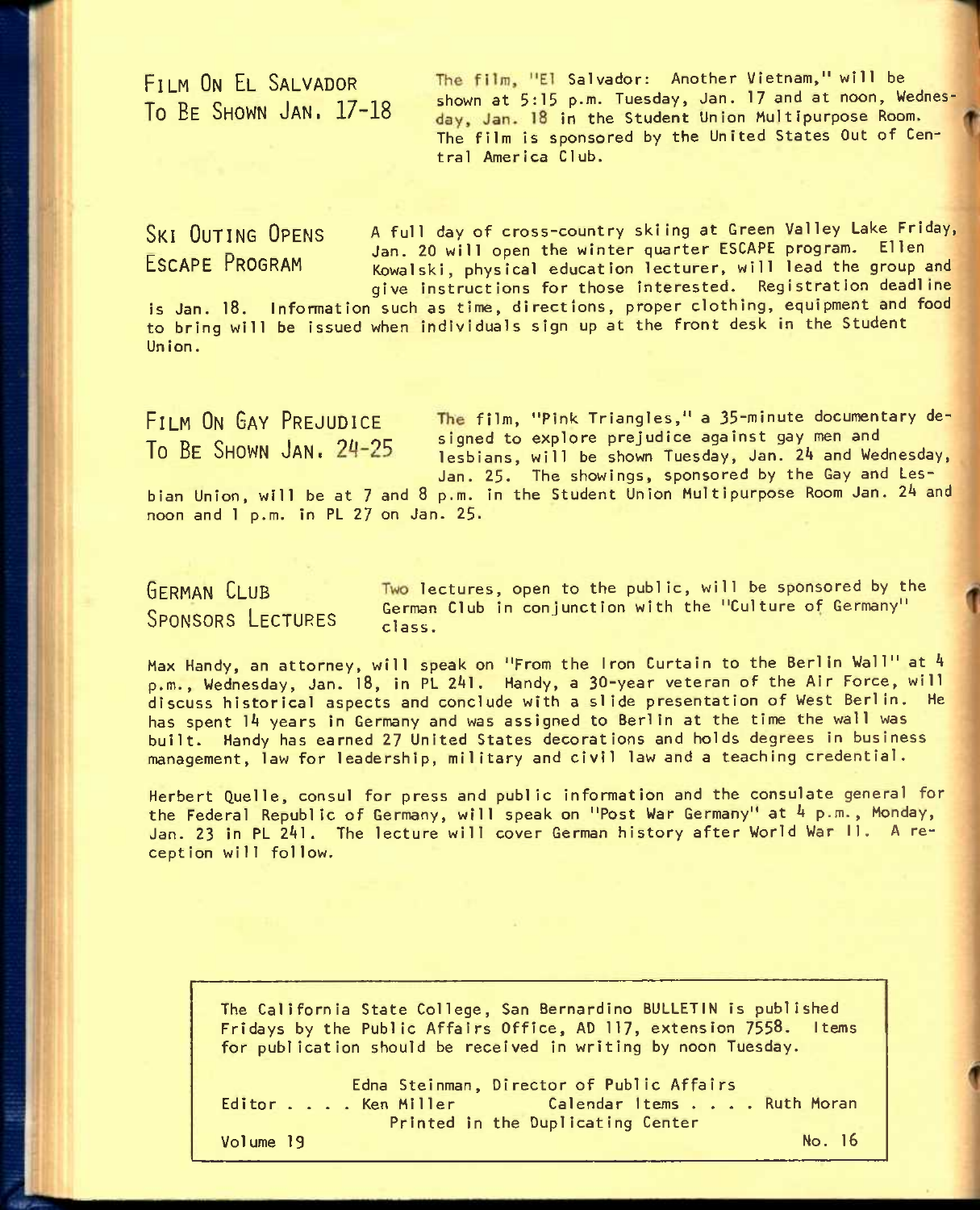DR. FRANCES COLES Dr. Frances Coles, associate professor of criminal justice NAMED C.J. CHAIR **Is the first chair of that department.** Dr. Coles came to the college as coordinator of the criminal justice program in 1978 when it was a section of the Sociology Department.

The department was established in September 1983. The college now offers both a B.A. and M.A. degree In criminal justice.

Dr. Coles holds a law degree from Edinburgh University in Scotland and a doctorate in criminology from the University of California, Berkeley.

Before joining the Cal State faculty, she served as lecturer at the University of California, Irvine and was coordinator of the criminal justice program at Claremont Graduate School.

DR<sub>**i**</sub> JOHN MILLER NAMED NEW Dr. John P. Miller, a San Bernardino obstetrician, **PHYSICIAN AT HEALTH CENTER** is the new full-time physician at the Health Center. He has practiced medicine in San Bernardino for 30 years and is a staff member of St. Berna-

dine and Community hospitals in San Bernardino and Loma Linda University Hospital.

His responsibilities include diagnosis and treatment, physical examinations, emergency care and referral to specialists. A San Bernardino resident, he holds a B.S. degree in pharmacy from Temple University. He earned his doctor of medicine degree from the Marquette University School of Medicine.

He served **16** years on the San Bernardino City Unified School District Board of Education and was board president four years. Two of his five children have attended classes here. John, Jr. is a former student and Barbara Jo is a senior business major.

"FAMILY FEUD" COMPETITION A local version of the Family Feud television show **PLANNED FOR JAN. 18** Will be held at 6:30 p.m., Wednesday, Jan. 18 in the Student Union Multipurpose Room. Participation on a team will be limited to staff, students and

faculty. Teams of five persons (which need not be related) should sign up immediately on the Physical Education and Recreation Department bulletin board, said game coordinator Joe Long.

Moderating the competition will be MIki Edgerton, a recruitment representative of the television show. She will have information for persons interested in participation as a contestant on the show.

Each "family" will play one game. Each member of the winning team will receive an intramural T-shirt. There is no entry or admission fee. Long said.

**MID-YEAR LUNCHEON RESERVAT** ions are being taken for the free mid-year School of To BE HELD FEB, 2 Business and Public Administration luncheon Feb. 2 in the Student Union. The lunch is for administration majors, faculty, staff and the Board of Councillors. it will be from  $11:45$  a.m. to 1 p.m. Reservations may be made by calling the school office at Ext.

7531 before Jan. 27.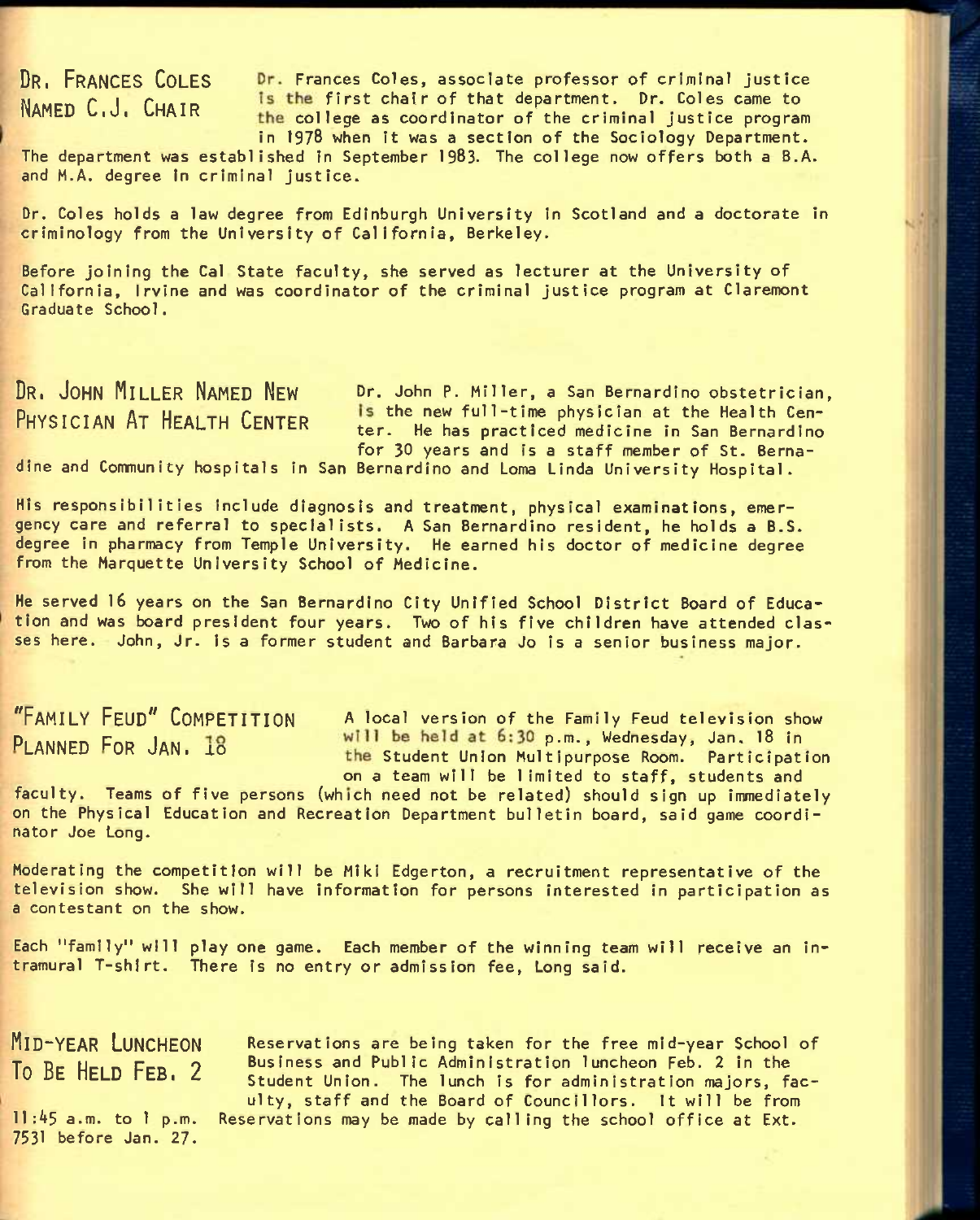PROFESSIONAL Dr. Michael Clarke (Public Administration) has co-authored an arti-. cle "Open and Closed Systems of Decision Making: The Case of Toxic<br>ACTIVITIES Waste Management Which has been accepted for publication in Public Waste Management" which has been accepted for publication in Public Administration Review. Co-authors are Sheldon Kamieniecki of the 4

University of Southern California and Robert O'Brien of the University of Oregon. Both are former Cal State faculty members.

Dr. Gerald Scherba (Academic Affairs) met with Egyptian university, government and U.S. Agency for International Development representatives recently to explore the possibilities of student and faculty exchanges between CSCSB and Zagazig University in Egypt. The meeting, sponsored by the Egyptian government, was at Zagazig University.

Dr. Robert Stein (Mathematics) led a group of American teachers on a trip to the Soviet Union in December. The program, arranged by the Citizen Exchange Council, was to foster mutual learning and communication between American and Soviet citizens.

Dr. Paul Vicknair (Mathematics) and Dr. J. Ohm of Louisiana State University have had a paper, "Monoid Rings Which are Valuation Rings," published in Communications in A1 gebra.

Dr. James Crum (School of Natural Sciences) spoke to the Fontana Kiwanis Club on "What You Always Wanted to Know About Wine" at the Fontana Sizzler Jan. 11. **COMMUNITY SERVICE** 

Dr. Carol Goss (Political Science) spoke to the San Gorgonio Chapter of the Sierra Club on "Environmental ism and the Political Process" at the San Bernardino County Museum Jan. 3.

Dr. Craig Henderson (Dean of Students Office) spoke to a biology class at Riverside City College on "Homosexuality and Gay People" Jan. 5-

Dr. Jerrold Pritchard (Academic Programs) presented a lecture/concert/demonstration "Whistles, Flutes and Pipes" to two assemblies at Yucaipa Intermediate School Dec. 19. He demonstrated more than 20 different flutes.

Jill Trinquier (Theatre Arts) coordinated a theatre arts workshop at Ramona High School Nov. 22. Four workshops repeated four times led by theatre arts faculty included: acting/improvisation, Dr. Amanda Sue Rudisill and Dr. William Slout; stage makeup, Chris Flaherty; stage lighting, Robert Howell; and theatre movement, Marte Slout.

**NOTEWORTHY** Janice Chavez (Education) and Edna Steinman (Public Affairs) were initiated into PI Lambda Theta, a national honor and professional association In education, Jan. 7 in Redlands.

CONGRATULATIONS Congratulations are extended by the college community to Bruce Decker (Art) and his wife, Cathy, on the birth of their first child, John Charles, Dec. 27 at Kaiser Permanente Hospital In Fontana. The baby weighed seven pounds, 15 ounces.